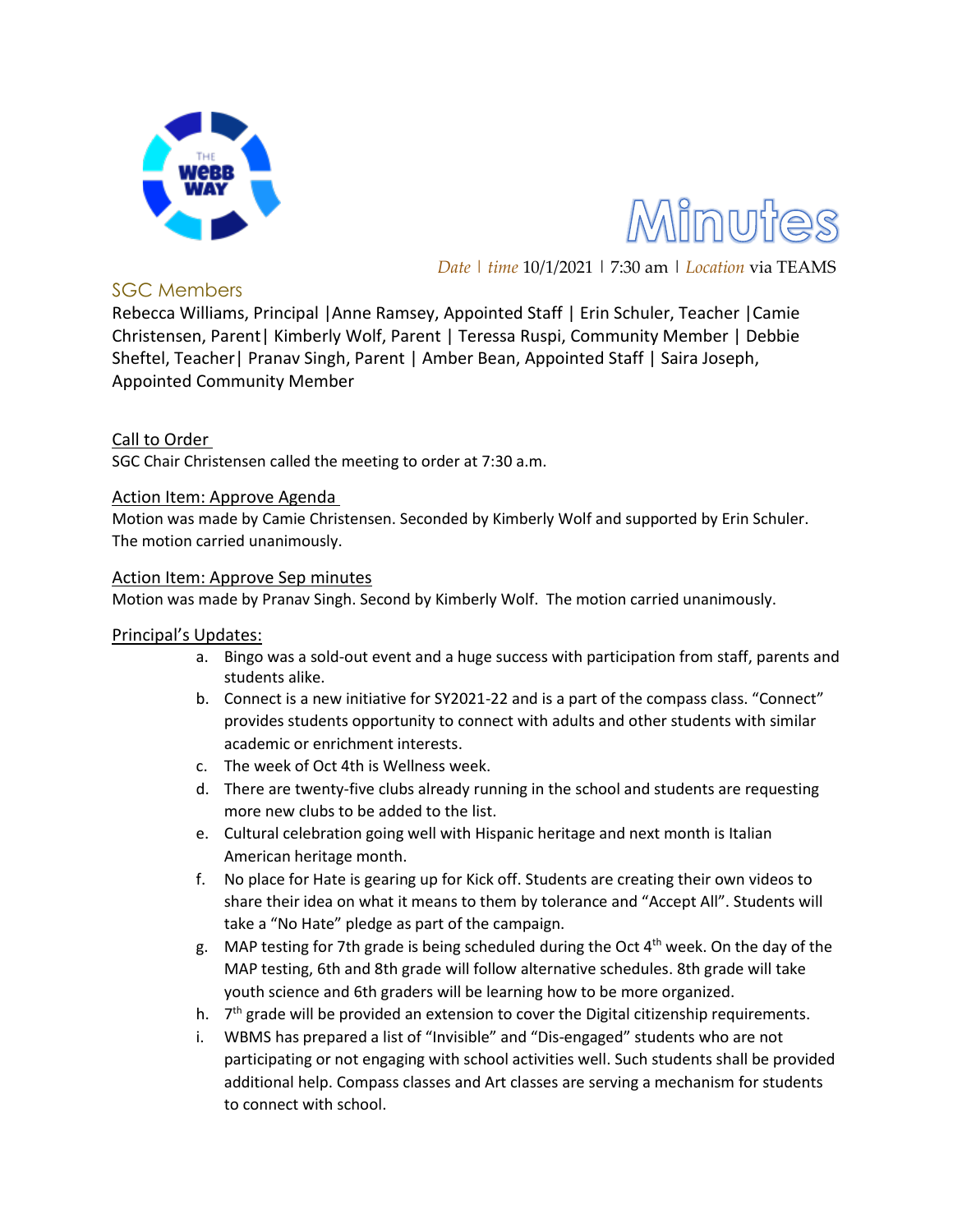- j. There are still some behavioral issues being seen in students a parent letter shall go out to entire parent community to help.
- k. The school staff is experiencing fatigue due to (j) above and the many other initiatives going in the school.
- l. Due to the lack of staff availability to support the extra work needed, the National School of Character application is on hold for this school year. The supporting work is occurring but the application is on hold due to staff non availability.
- m. The staff continues to listen to the student feedback and incorporate it through the year.
- n. 7th grade students are learning to "Walk the Webb Way".
- o. The district has approved purchasing a new stage curtain for WBMS. The curtain cost is \$20,000.
- p. WBMS is working with City of Alpharetta to take over the maintenance of school grounds.

Action Item: For WBMS students to be able to report objectionable content concerning school such as influenced by social media trends, a Microsoft form will be created. Principal Williams will circulate a Webb bridge specific version the parent letter addressing behavioral concerns. This topic shall be added to the agenda for future discussions as well.

## Discussion Item: Public Comment and Principal's Update

Erin Schuler reported new public comments:

- a. Parent comment: "Webb bridge MS staff are fantastic and great. Not sure what my daughter would do without you guys, love every one of you"
- b. Staff Comment: "I feel lucky to work in such an amazing school where I am supported and encouraged to take new initiatives"
- c. Parent: New to school and looking for help left their number.

Action Item: Principal Williams/staff will reach out to the said parent in c above.

# Action Item: Flexible Spending Items:

Social studies 6<sup>th</sup> grade novel study for book "Refugee" for second semester. 6<sup>th</sup> grade will cover the book during compass reading and social studies. The cost is \$3000.00. The initiative connects to the literacy goal. The book is a story about a Cuban refugee, a boy from holocaust and another Syrian refugee. Shorter and specific book doable and accomplish in compass to support the curriculum. Motion: Kimberly Wolf; Second: Saira Joseph. The motion carried unanimously.

# Communication of SGC work to community

### Action Item: Website Update —

- a. New council needs to be updated on the web page
- b. Post agenda on the SGC page
- c. Meeting website link
- d. Facebook/Twitter
- e. include SGC updates in staff newsletter

Motion: Kimberly Wolf; Second: Saira Joseph, motion carried unanimously